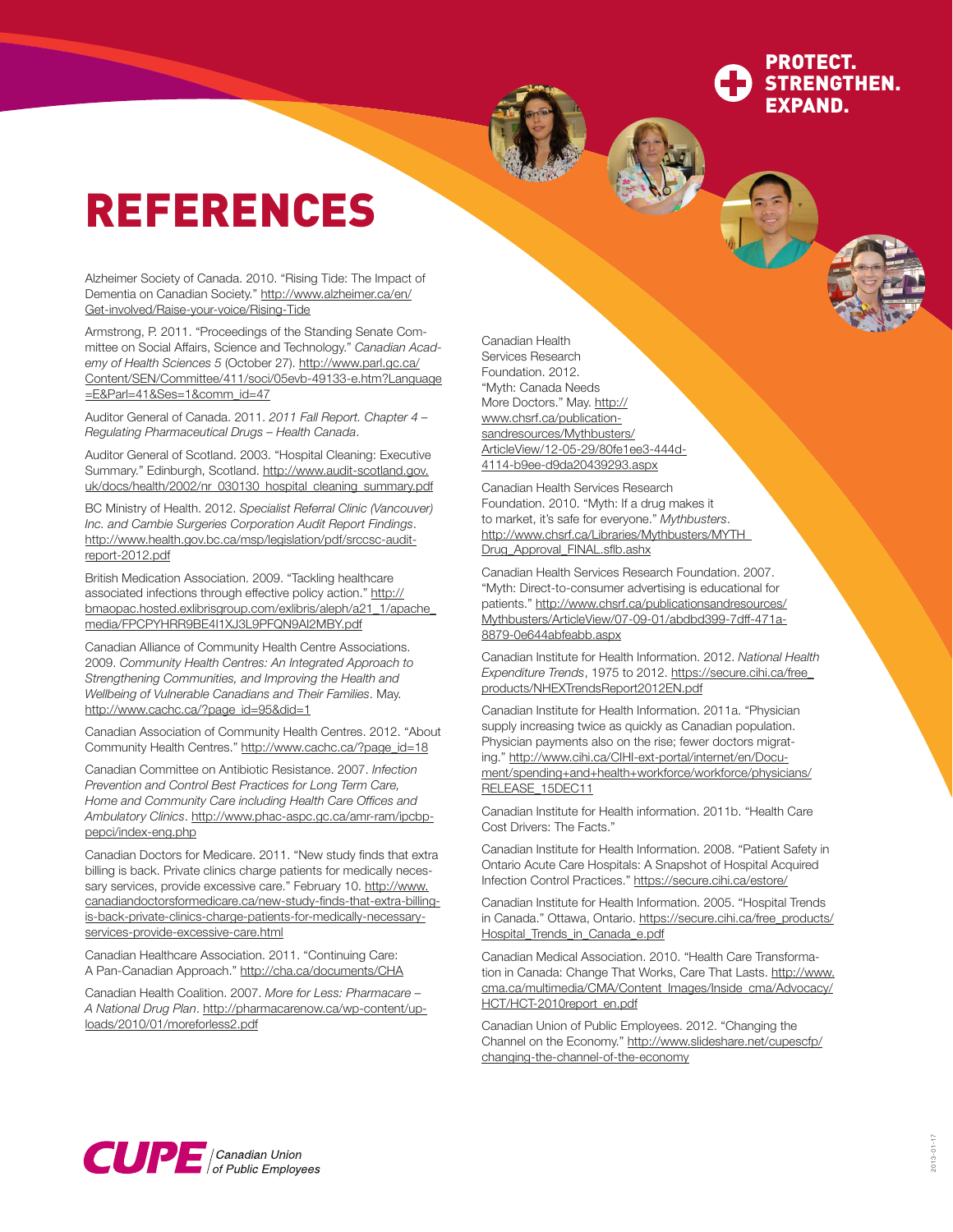

Canadian Union of Public Employees. 2008. *Defending Medicare: A Guide to Canadian Law and Regulation*. [http://cupe.ca/updir/](http://cupe.ca/updir/DefendingMedicare.pdf) [DefendingMedicare.pdf](http://cupe.ca/updir/DefendingMedicare.pdf)

 $\overline{\phantom{0}}$ 

Cohen, M. 2012. "Caring for BC's Aging Population: Improving Health Care For All." Vancouver: Canadian Centre for Policy Alternatives - BC Office. [http://www.policyalternatives.ca/sites/de](http://www.policyalternatives.ca/sites/default/files/uploads/publications/BC%20Office/2012/07/CCPABC-Caring-BC-Aging-Pop.pdf)[fault/files/uploads/publications/BC%20Office/2012/07/CCPABC-](http://www.policyalternatives.ca/sites/default/files/uploads/publications/BC%20Office/2012/07/CCPABC-Caring-BC-Aging-Pop.pdf)[Caring-BC-Aging-Pop.pdf](http://www.policyalternatives.ca/sites/default/files/uploads/publications/BC%20Office/2012/07/CCPABC-Caring-BC-Aging-Pop.pdf)

Cohen, M. 2001. "Do comparisons between hospital support workers and hospitality workers make sense?" Prepared for Hospital Employees' Union. [http://www.heu.org/sites/default/files/](http://www.heu.org/sites/default/files/uploads/research_reports/Comparison_Hospital_Support_Workers_1.pdf) [uploads/research\\_reports/Comparison\\_Hospital\\_Support\\_Work](http://www.heu.org/sites/default/files/uploads/research_reports/Comparison_Hospital_Support_Workers_1.pdf)[ers\\_1.pdf](http://www.heu.org/sites/default/files/uploads/research_reports/Comparison_Hospital_Support_Workers_1.pdf)

Collier, R. 2008. "Aggressive billing techniques confusing Canadians." *Canadian Medical Association Journal* 179(9) (October 21).<http://www.cmaj.ca/content/179/9/888.full>

Coombes, M., S. Morgan, M.C. Barer and N. Pagliccia. 2004. "Who is the Fairest of them All? Which Provincial Pharmacare Model Would Best Protect Canadians Against Catastrophic Drug Costs?" Longwoods Review 2(3): 13-26.

Council of Canadians and Canadian Health Coalition. 2012. "Strong majority of Canadians oppose drug patent extension in Canada-EU trade deal: poll." Media release. September 16. [http://healthcoalition.ca/strong-](http://healthcoalition.ca/strong)majority-of-canadiansoppose-drug-patent-extension-in-canada-eu-trade-deal-poll/

Council of the Federation Working Group on Fiscal Arrangements. 2012. *Assessment of the Fiscal Impact of the Current Federal Fiscal Proposals*. [http://www.councilofthefederation.ca/pdfs/](http://www.councilofthefederation.ca/pdfs/CoF%20Working%20Group%20on%20Fiscal%20Arrangements%20Report%20and%20Appendices_July.pdf) [CoF%20Working%20Group%20on%20Fiscal%20Arrange](http://www.councilofthefederation.ca/pdfs/CoF%20Working%20Group%20on%20Fiscal%20Arrangements%20Report%20and%20Appendices_July.pdf)[ments%20Report%20and%20Appendices\\_July.pdf](http://www.councilofthefederation.ca/pdfs/CoF%20Working%20Group%20on%20Fiscal%20Arrangements%20Report%20and%20Appendices_July.pdf)

Dancer, S.J. 2008. "Importance of the environment in methicillinresistant Staphylococcus aureus acquisition: the case for hospital cleaning." *The Lancet*, 8(2): 101-113.

Davies, S. 2009. "Making the Connections: Contract Cleaning and Infection Control. A Report for UNISON." Cardiff, Wales: Cardiff University.<http://www.unison.org.uk/acrobat/14564.pdf>

Derfel, A. 2012a. "Clinics' user fees facing crackdown in Quebec." Montreal Gazette. February 26.

Derfel, A. 2012b. "Hospital doctors push their private clinics." *Montreal Gazette*. May 4.

Devereaux, P.J., D. Heels-Ansdell, C. Lacchetti et al. 2004. "Payments for care at private for-profit and private not-for-profit hospitals: a systematic review and meta-analysis." *Canadian Medical Association Journal*. 170(12): 1817-24. [http://www.pnhp.](http://www.pnhp.org/single_payer_resources/devereaux_costs.pdf) [org/single\\_payer\\_resources/devereaux\\_costs.pdf](http://www.pnhp.org/single_payer_resources/devereaux_costs.pdf)

Devereaux, P.J., H.J. Schunemann, N. Ravindran, M. Bhandari et al. 2002a. "Comparison of mortality between private for-profit and private not-for-profit hemodialysis centers: a systematic review and meta-analysis." *Journal of the American Medical Association* 288(19): 2449-57.<http://jama.jamanetwork.com/article.aspx>? articleid=195538

Devereaux, P.J., P.T. Choi,

C. Lacchetti, B. Weaver et al. 2002b. "A systematic review and meta-analysis of studies comparing mortality rates of private for-profit and private not-for-profit hospitals." *Canadian Medical Association Journal* 166(11): 1399-406.

Evans, R. 2011. "The Sorcerers' Apprentices," *Healthcare Policy*, 7(2) (October): 14 22. <http://www.longwoods.com/content/22659>

Evans, R.G. 2007. *Economic Myths and Political Realities: The Inequality Agenda and the Sustainability of Medicare*. Centre for Health Services and Policy Research, University of British Columbia. [http://medicare.ca/wp-content/up](http://medicare.ca/wp-content/uploads/2010/06/evansstudy.pdf)[loads/2010/06/evansstudy.pdf](http://medicare.ca/wp-content/uploads/2010/06/evansstudy.pdf)

Fidelman, C. 2012. "Hospital investigates surgeon accused of taking cash for operation." *Montreal Gazette*. March 8.

Fidelman, C. 2010. "Want Fast Care? Slip an MD Some Cash; — It's Systemic. Privatization Fosters Black Market, Physician Says." Montreal Gazette. November 27, A3.

Fisher, J.A. 2009. *Medical Research for Hire: The Political Economy of Pharmaceutical Clinical Trials*. Rutgers Press.

Fugh-Berman, A. and S. Ahari. 2007. "Following the Script: How Drug Reps Make Friends and Influence Doctors." *PloS Medicine* 4(4). <http://www.plosmedicine.org/article/info>:doi/10.1371/journal. pmed.0040150

Fuller, C. 2009. "Reporting Adverse Drug Reactions: What Happens in the Real World?" in Rochon-Ford and Saibil (eds.), *The Push to Prescribe: Women and Canadian Drug Policy*. Toronto: The Women's Press.

Gagnon, M-A. 2012a. "L'aide financière à l'industrie pharmaceutique québécoise : le jeu en vaut-il la chandelle?" *revue interventions économiques*. [http://interventionsec](http://interventionseconomiques.revues.org/1611?lang=en)[onomiques.revues.org/1611?lang=en](http://interventionseconomiques.revues.org/1611?lang=en)

Gagnon, M-A. 2011. "Potential Impact of the European Demands in the Context of Canada-European Union CETA Negotiations." Presentation for Market Access Canada, Organized by Eye for Pharma.

Gagnon, M-A. 2010. *The Economic Case for Universal Pharmacare: Costs and Benefits of Publicly Funded Drug Coverage for all Canadians*. Canadian Centre for Policy Alternatives & Institut de recherché et d'informations socio économiques. [https://s3.amazonaws.com/policyalternatives.ca/sites/default/files/](https://s3.amazonaws.com/policyalternatives.ca/sites/default/files/uploads/publications/National%20Office/2010/09/Universal_Pharmacare.pdf) [uploads/publications/National%20Office/2010/09/Universal\\_Phar](https://s3.amazonaws.com/policyalternatives.ca/sites/default/files/uploads/publications/National%20Office/2010/09/Universal_Pharmacare.pdf)[macare.pdf](https://s3.amazonaws.com/policyalternatives.ca/sites/default/files/uploads/publications/National%20Office/2010/09/Universal_Pharmacare.pdf)

Gagnon, M.A. and J. Lexchin. 2008. "The Cost of Pushing Pills: A New Estimate of Pharmaceutical Promotion Expenditures in the United States," *PLoS Med* 5(1). [http://www.plosmedicine.org/](http://www.plosmedicine.org/article/info) [article/info:](http://www.plosmedicine.org/article/info)doi/10.1371/journal.pmed.0050001

Gindin, J. and M. Hurley. 2012. "No More Preventable Deaths: Hospital-Acquired Infections in Canada and One Union's Campaign to Stop Them." In Charney, ed. *Epidemic of Medical Errors and Hospital-Acquired Infections: Systemic and Social Causes*. Boca Raton: CRC Press.

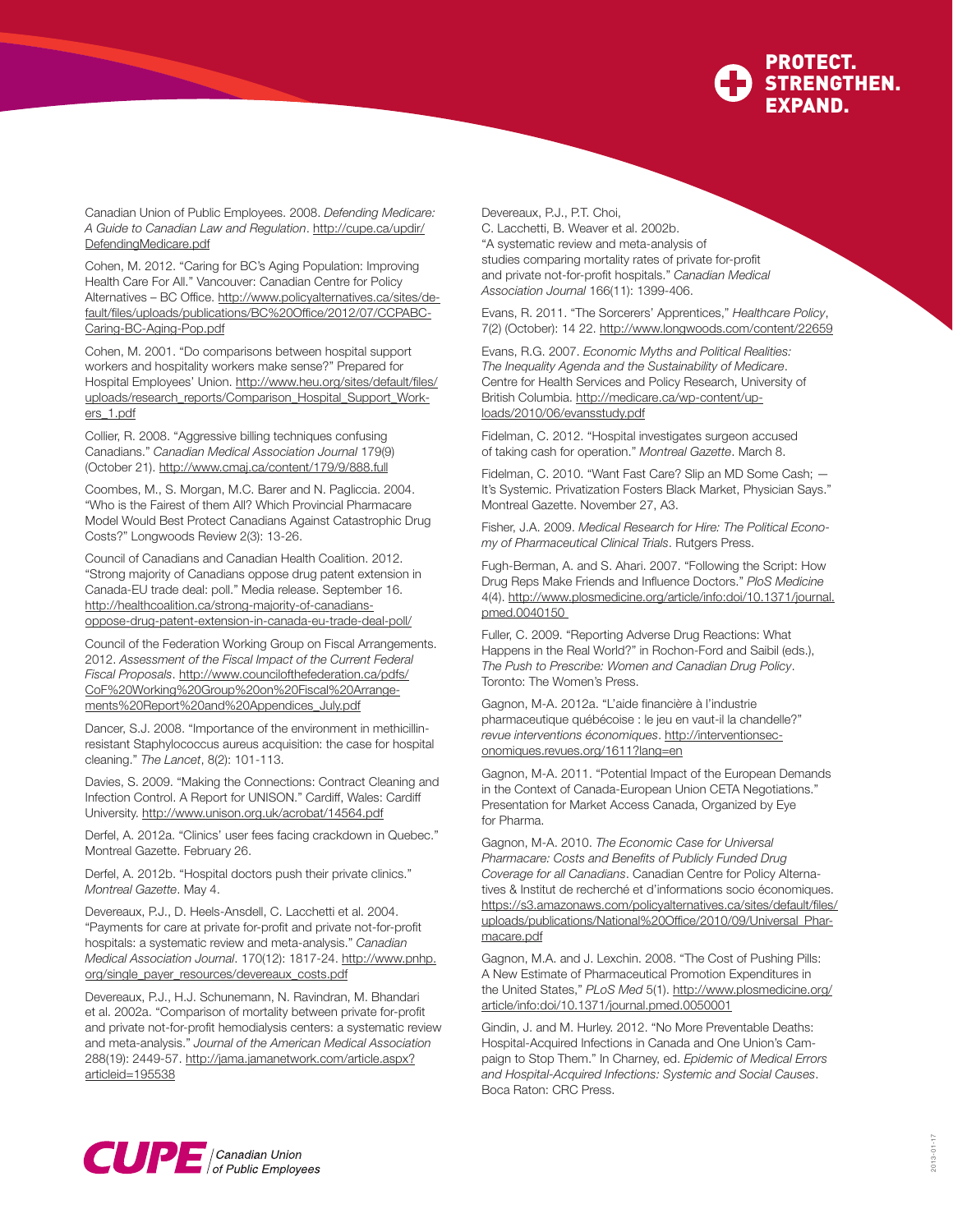

Glauser, W. 2011. "Private clinics continue explosive growth." *Canadian Medical Association Journal* 183(8). [http://www.cmaj.ca/](http://www.cmaj.ca/content/183/8/E437.full.pdf) [content/183/8/E437.full.pdf+](http://www.cmaj.ca/content/183/8/E437.full.pdf)html

Glazier et al. 2012. "All the Right Intentions but Few of the Desired Results: Lessons on Access to Primary Care from Ontario's Patient Enrolment Models." *Healthcare Quarterly*. 15(3) (July): 17-21. <http://www.longwoods.com/content/23041>

Glazier, R.H., B.M. Zagorski and J. Rayner. 2012. *Comparison of Primary Care Models in Ontario by Demographics, Case Mix and Emergency Department Use, 2008/09 to 2009/10*. Toronto: Institute for Clinical Evaluative Sciences.

Gravel, D., G. Taylor, M. Ofner, L. Johnston et al. 2007. "Point Prevalence Survey for Healthcare-Associated Infections within Canadian Adult Acute-Care Hospitals." *Journal of Hospital Infection* 66: 243-48. [http://individual.utoronto.ca/jstegenga/Site/](http://individual.utoronto.ca/jstegenga/Site/Research_files/Stegenga) [Research\\_files/Stegenga%](http://individual.utoronto.ca/jstegenga/Site/Research_files/Stegenga)20PPS%20printed%20version.pdf

Grootendorst P. and A. Hollis. 2011. *The Canada-European Union comprehensive economic and trade agreement: An economic impact assessment of proposed pharmaceutical intellectual property provisions*. [http://www.canadiangenerics.](http://www.canadiangenerics.ca/en/news/docs/02.07.11CETAEconomicImpactAssessment-FinalEnglish.pdf) [ca/en/news/docs/02.07.11CETAEconomicImpactAssessment-](http://www.canadiangenerics.ca/en/news/docs/02.07.11CETAEconomicImpactAssessment-FinalEnglish.pdf)[FinalEnglish.pdf](http://www.canadiangenerics.ca/en/news/docs/02.07.11CETAEconomicImpactAssessment-FinalEnglish.pdf)

Guyatt, G. 2012a. "Five things every journalist should understand about the Canadian health care system." Canadian Journalism Project website. January 17. <http://j-source.ca/article/five>-thingsevery-journalist-should-understand-about-canadian-health-caresystem?utm\_source=twitterfeed&utm\_medium=twitter

Health Canada. 2011. Canada Health Act Annual Report 2010- 2011. <http://www.hc-sc.gc.ca/hcs-sss/pubs/cha-lcs/2011> cha-lcs-ar-ra/index-eng.php#appa

Health Canada. 2010. "Healthy Canadians 2010: A Federal Report on Comparable Health Indicators." [http://www.hc-sc.gc.ca/hcs](http://www.hc-sc.gc.ca/hcs-sss/alt_formats/pdf/pubs/system-regime/2010-fed-comp-indicat/index-eng.pdf)[sss/alt\\_formats/pdf/pubs/system-regime/2010-fed-comp-indicat/](http://www.hc-sc.gc.ca/hcs-sss/alt_formats/pdf/pubs/system-regime/2010-fed-comp-indicat/index-eng.pdf) [index-eng.pdf](http://www.hc-sc.gc.ca/hcs-sss/alt_formats/pdf/pubs/system-regime/2010-fed-comp-indicat/index-eng.pdf)

Health Council of Canada. 2012. *Progress report 2012: Health care renewal in Canada*. [http://www.healthcouncilcanada.ca/tree/](http://www.healthcouncilcanada.ca/tree/ProgressReport2012_FINAL_EN.pdf) [ProgressReport2012\\_FINAL\\_EN.pdf](http://www.healthcouncilcanada.ca/tree/ProgressReport2012_FINAL_EN.pdf)

Health Council of Canada. 2010a. "At the Tipping Point: Health leaders share ideas to speed primary health." [http://www.health](http://www.healthcouncilcanada.ca/rpt_det.php?id=163)[councilcanada.ca/rpt\\_det.php?id=163](http://www.healthcouncilcanada.ca/rpt_det.php?id=163)

Health Council of Canada. 2010b. *Stepping It Up: Moving the Focus from Health Care in Canada to a Healthier Canada*. [http://www/healthcouncilcanada.ca/docs/rpts/2010/promoHC-](http://www/healthcouncilcanada.ca/docs/rpts/2010/promoHCCpromoDec2010.pdf)[CpromoDec2010.pdf](http://www/healthcouncilcanada.ca/docs/rpts/2010/promoHCCpromoDec2010.pdf)

Health Council of Canada. 2005. *Report to Canadians*. Appendix A.5. [http://hcc-ccs.com/report/Annual\\_Report/exec\\_sum/Exec-](http://hcc-ccs.com/report/Annual_Report/exec_sum/ExecSumGER.pdf)[SumGER.pdf](http://hcc-ccs.com/report/Annual_Report/exec_sum/ExecSumGER.pdf)

Health Quality Council of Alberta. 2012. "Review of the Quality of Care and Safety of Patients Requiring Access to Emergency Department Care and Cancer Surgery and the Role and Process of Physician Advocacy." [http://www.hqca.ca/assets/files/](http://www.hqca.ca/assets/files/EDCAP%20FINAL%20REPORT.pdf) [EDCAP%20FINAL%20REPORT.pdf](http://www.hqca.ca/assets/files/EDCAP%20FINAL%20REPORT.pdf)

Himmelstein, D.U., D. Thorne, E. Warren and S. Woolhandler. 2009. "Medical Bankruptcy in the United States, 2007: Results of a National Study. *The American Journal of Medicine*.

Jansen, I. 2011. "Residential Long-Term Care: Public Solutions to Access and Quality Problems," *HealthcarePapers*, 10(4): 8-22.

Jansen, I. and J. Murphy. 2009. "Environmental Cleaning and Healthcare-Associated Infections." *HealthcarePapers* 9(3): 38-43.

Kassirer, J.P. 2004. *On the Take: How Medicine's Complicity with Big Business Can Endanger Your Health*. Oxford University Press.

Komarnicki, J. 2012. "Superboard boss vows to create 'just culture': Using hospital beds more efficiently a priority." *Calgary Herald*, February 29, 2012.

Koehoorn, M., C.B. McLeod, J. Fan, J., K.M. Mcgrail et al. 2011. "Do private clinics or expedited fees reduce disability duration for injured workers following knee surgery?" *Healthcare Policy* 7(1):55–70.

Kumanan, W. and H. Lazar. 2005. "Planning for the Next Pandemic Threat: Defining the Federal Role in Public Health Emergencies." *IRPP Policy Matters* 6(5). [http://www.irpp.org/pm/](http://www.irpp.org/pm/archive/pmvol6no5.pdf) [archive/pmvol6no5.pdf](http://www.irpp.org/pm/archive/pmvol6no5.pdf)

Lacasse, J.R. and J. Leo. 2010. "Ghostwriting at Elite Academic Medical Centres in the United States." *PLoS Med* 7(2). [http://](http://www.plosmedicine.org/article/info) [www.plosmedicine.org/article/info](http://www.plosmedicine.org/article/info):doi%2F10.1371%2Fjournal. pmed.1000230

Law, M.R., L. Cheng, I.A. Dhalla, D. Heard and S.G. Morgan. 2012. "The effect of cost on adherence to prescription medications in Canada." *Canadian Medical Association Journal* 184(3): 297-302. <http://www.cmaj.ca/content/184/3/297.full.pdf>+html

Lexchin, J. 2011. *Who's Calling the Tune: Harmonization of Drug Regulations in Canada*. Canadian Centre for Policy Alternatives. <http://www.policyalternatives.ca/newsroom/updates/health>canada-putting-profit-health-drug-regulation-harmonization

Mackenzie, H. 2009. *Bad Before, Worse Now: The Financial Crisis and the Skyrocketing Costs of Public Private Partnerships (P3s)*. CUPE BC. [http://www.cupe.bc.ca/sites/default/files/](http://www.cupe.bc.ca/sites/default/files/Bad) [Bad%](http://www.cupe.bc.ca/sites/default/files/Bad)20Before%20Worse%20Now%20\_final\_%20\_2\_.pdf

Mackenzie, M. and M. Rachlis. 2010. *The Sustainability of Medicare*. Ottawa: Canadian Federation of Nurses Unions. [http://www.leg.bc.ca/cmt/39thparl/session-4/health/submissions/](http://www.leg.bc.ca/cmt/39thparl/session-4/health/submissions/CFNU_Mackenzie_Sustainability_of_Medicare_2010.pdf) [CFNU\\_Mackenzie\\_Sustainability\\_of\\_Medicare\\_2010.pdf](http://www.leg.bc.ca/cmt/39thparl/session-4/health/submissions/CFNU_Mackenzie_Sustainability_of_Medicare_2010.pdf)

McGrail, K. et al. 2008. *Home Health Services in British Columbia: A Portrait of Users and Trends Over Time*. Vancouver: UBC Centre for Health Services and Policy Research. [http://www.chspr.ubc.](http://www.chspr.ubc.ca/sites/default/files/publication_files/chspr08-15.pdf) [ca/sites/default/files/publication\\_files/chspr08-15.pdf](http://www.chspr.ubc.ca/sites/default/files/publication_files/chspr08-15.pdf)

McGregor, M. 2011. "Finding a Model that Supports Quality." *Healthcare Papers* 10(4): 30-34.

Médecins Québecois pour le régime public. 2012. *Two-Tier Radiology: Quebec's Creeping Public-Private System. 2012 Annual Report*. [http://www.mqrp.qc.ca/MQRP2012%28en%29.](http://www.mqrp.qc.ca/MQRP2012%28en%29.pdf) [pdf](http://www.mqrp.qc.ca/MQRP2012%28en%29.pdf)

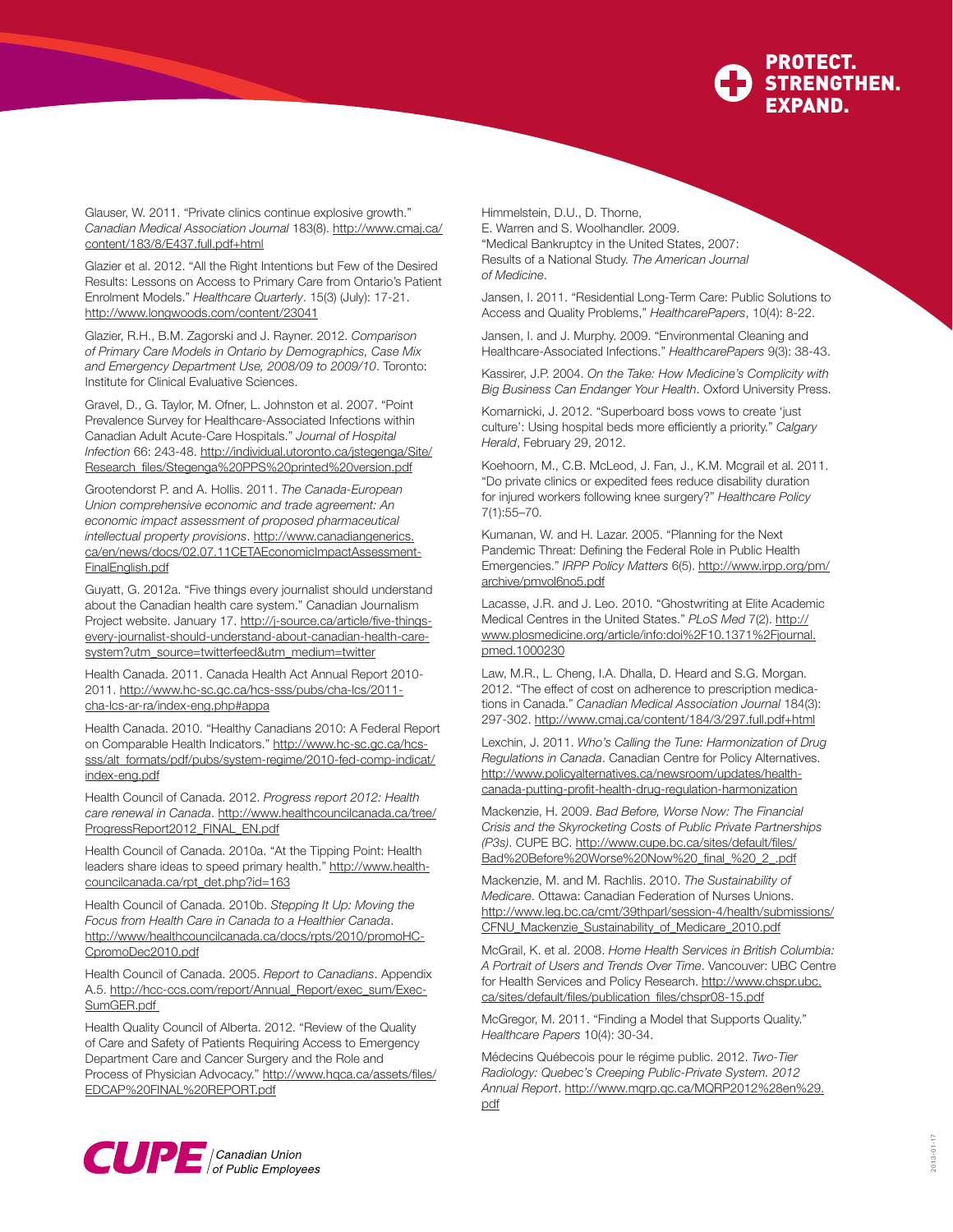

Mintzes, B. 2006. *Direct-to-Consumer Advertising of Prescription Drugs in Canada: What are the Public Health Implications?* Health Council of Canada. [http://www.healthcouncilcanada.ca/tree/2.38](http://www.healthcouncilcanada.ca/tree/2.38-hcc_dtc-advertising_200601_e_v6.pdf) [hcc\\_dtc-advertising\\_200601\\_e\\_v6.pdf](http://www.healthcouncilcanada.ca/tree/2.38-hcc_dtc-advertising_200601_e_v6.pdf)

 $\overline{\phantom{0}}$ 

Morgan, S. and J.R. Daw. 2012a. "Canadian Pharmacare: Looking Back, Looking Forward." *Healthcare Policy* 8(1): 14-23. <http://www.longwoods.com/content/23017>

Morgan, S. and J.R. Daw. 2012b. "Time to fight for universal Pharmacare." *The Vancouver Sun*, August 21.

Moynihan, R. and A. Cassels. 2005. *Selling Sickness: How the World's Biggest Pharmaceutical Companies are Turning Us All Into Patients*. Greystone Books.

Neale, Todd. 2011. "MRSA Acquisition Tied to Better Cleaning." *MedPage Today*. March 29. [http://www.medpagetoday.com/Criti](http://www.medpagetoday.com/CriticalCare/InfectionControl/25595)[calCare/InfectionControl/25595](http://www.medpagetoday.com/CriticalCare/InfectionControl/25595)

Office of the Auditor General of Canada. 2002. "Status Report of the Auditor General of Canada. Chapter 3 – Health Canada – Federal Support for Health Care Delivery." [http://www.oag-bvg.](http://www.oag-bvg.gc.ca/internet/English/parl_oag_200209_03_e_12388.html) [gc.ca/internet/English/parl\\_oag\\_200209\\_03\\_e\\_12388.html](http://www.oag-bvg.gc.ca/internet/English/parl_oag_200209_03_e_12388.html)

Ontario Health Coalition. 2011. "No Vacancy: Hospital Overcrowding in Ontario, Impact on Patient Safety and Access to Care."<http://www.web.net/ohc/hospitalbedsreport.pdf>

Ontario Health Coalition. 2008. *Eroding Public Medicare: Lessons and Consequences for For-Profit Health Care Across Canada*. [http://www.web.net/ohc/Eroding%](http://www.web.net/ohc/Eroding)20Public%20Medicare.pdf

Ontario Health Quality Council. 2008. "2008 Report on Ontario's Health System." http://www.ohgc.ca/pdfs/ohgc\_2008\_report\_[english.pdf](http://www.ohqc.ca/pdfs/ohqc_2008_report_-_english.pdf)

Organization for Economic Co-operation and Development. 2012. "OECD Health Data 2012." [http://www.hqontario.ca/portals/0/](http://www.hqontario.ca/portals/0/Documents/pr/qmonitor-full-report-2008-en.pdf) [Documents/pr/qmonitor-full-report-2008-en.pdf](http://www.hqontario.ca/portals/0/Documents/pr/qmonitor-full-report-2008-en.pdf)

Organization for Economic Co-operation and Development. 2011. "Health at a Glance: OECD Indicators." [http://www.oecd.org/](http://www.oecd.org/health/healthpoliciesanddata/healthataglance2011.htm) [health/healthpoliciesanddata/healthataglance2011.htm](http://www.oecd.org/health/healthpoliciesanddata/healthataglance2011.htm)

Pan American Health Organization (World Health Organization). 2007. "Renewing Primary Health Care in the Americas." [http://](http://www2.paho.org/hq/dmdocuments/2010/Renewing_Primary_Health_Care_Americas-PAHO.pdf) [www2.paho.org/hq/dmdocuments/2010/Renewing\\_Primary\\_](http://www2.paho.org/hq/dmdocuments/2010/Renewing_Primary_Health_Care_Americas-PAHO.pdf) [Health\\_Care\\_Americas-PAHO.pdf](http://www2.paho.org/hq/dmdocuments/2010/Renewing_Primary_Health_Care_Americas-PAHO.pdf)

Pan American Health Organization (World Health Organization). 2005. "Declaration on the New Orientations for Primary Health Care." [http://www2.paho.org/hq/dmdocuments/2010/PHC\\_](http://www2.paho.org/hq/dmdocuments/2010/PHC_CD46-Declaration_Montevideo-2005.pdf) [CD46-Declaration\\_Montevideo-2005.pdf](http://www2.paho.org/hq/dmdocuments/2010/PHC_CD46-Declaration_Montevideo-2005.pdf)

Parliamentary Budget Officer. 2012a. *Renewing the Canada Health Transfer: Implications for Federal and Provincial-Territorial Fiscal Sustainability*. [http://www.parl.gc.ca/PBO-DPB/documents/Re](http://www.parl.gc.ca/PBO-DPB/documents/Renewing_CHT.pdf)[newing\\_CHT.pdf](http://www.parl.gc.ca/PBO-DPB/documents/Renewing_CHT.pdf)

Parliamentary Budget Officer. 2012b. "Fiscal Sustainability Report 2012." [http://www.pbo-dpb.gc.ca/files/files/FSR\\_2012.pdf](http://www.pbo-dpb.gc.ca/files/files/FSR_2012.pdf)

Patzer, K.T. 2006. *A Review of the Trends and Benefits of Community* 

*Engagement and Local Community Governance* 

*in Health Care*. Association of Ontario Health Centres. June. [http://www.iap2.org.au/sitebuilder/states/knowledge/](http://www.iap2.org.au/sitebuilder/states/knowledge/asset/files/30/community_governance_community_engagement-on.pdf) [asset/files/30/community\\_governance\\_community\\_engagement](http://www.iap2.org.au/sitebuilder/states/knowledge/asset/files/30/community_governance_community_engagement-on.pdf)[on.pdf](http://www.iap2.org.au/sitebuilder/states/knowledge/asset/files/30/community_governance_community_engagement-on.pdf)

Prémont, M. 2012. "Payments by patients for health care paid out of public funds." Translation by Bob Chodos of "Les paiements de patients pour des soins payés par les fonds publics." *Revue Vie Économique* 3(1) (2012).<http://cupe.ca/health-care/report>-healthcare-privatization-quebec

Pyrek, K.M. 2011. "Communicating the Importance of Environmental Hygiene to Healthcare Workers." *Infection Control Today*. July 14. [http://www.infectioncontroltoday.com/articles/2011/07/](http://www.infectioncontroltoday.com/articles/2011/07/communicating-the-importance-of-environmental-hygiene-to-healthcare-workers.aspx) [communicating-the-importance-of-environmental-hygiene-to](http://www.infectioncontroltoday.com/articles/2011/07/communicating-the-importance-of-environmental-hygiene-to-healthcare-workers.aspx)[healthcare-workers.aspx](http://www.infectioncontroltoday.com/articles/2011/07/communicating-the-importance-of-environmental-hygiene-to-healthcare-workers.aspx)

Rachlis, M. 2008. *Operationalizing Health Equity: How Ontario's Health Services Can Contribute to Reducing Health Disparities*. Wellesley Institute.

Rachlis, M. 2007. *Privatized health care won't deliver*. Wellesley Institute. [http://wellesleyinstitute.com/files/privatizedhealthcare](http://wellesleyinstitute.com/files/privatizedhealthcarewontdeliver.pdf)[wontdeliver.pdf](http://wellesleyinstitute.com/files/privatizedhealthcarewontdeliver.pdf)

Rochon-Ford, A. and D. Saibil (eds.). 2009. *The Push to Prescribe: Women and Canadian Drug Policy*. Toronto: The Women's Press.

Russell, G.M., S. Dahrouge, W. Hogg, R. Geneau, L. Muldoon and M. Tuna. 2009. "Managing Chronic Disease in Ontario Primary Care: The Impact of Organizational Factors." *Annals of Family Medecine* 7:309 318 (July). [http://www.annfammed.org/con](http://www.annfammed.org/content/7/4/309.full.pdf+html)[tent/7/4/309.full.pdf+html](http://www.annfammed.org/content/7/4/309.full.pdf+html)

Schoen, C. 2008. "How Many Are Underinsured? Trends among U.S. Adults, 2003 and 2007." *The Commonwealth Fund*. June. [http://www.commonwealthfund.org/Publications/In-the-Litera](http://www.commonwealthfund.org/Publications/In-the-Literature/2008/Jun/How-Many-Are-Underinsured--Trends-Among-U-S--Adults--2003-and-2007.aspx)[ture/2008/Jun/How-Many-Are-Underinsured--Trends-Among-U-S-](http://www.commonwealthfund.org/Publications/In-the-Literature/2008/Jun/How-Many-Are-Underinsured--Trends-Among-U-S--Adults--2003-and-2007.aspx) [-Adults--2003-and-2007.aspx](http://www.commonwealthfund.org/Publications/In-the-Literature/2008/Jun/How-Many-Are-Underinsured--Trends-Among-U-S--Adults--2003-and-2007.aspx)

Seggewiss, K. 2009. "Variations in home care programs across Canada demonstrate need for national standards and pan-Canadian program," *Canadian Medical Association Journal*  180(12).<http://www.cmaj.ca/content/180/12/E90.full>

Shin, P., A. Markus and S. Rosenbaum. 2006. *Measuring Health Centers Against Standard Indications of High Quality Performance: Early Results from a Multi-Site Demonstration Project: Interim Report*. Prepared for the United Health Foundation. [http://www.](http://www.fachc.org/pdf/cd_measuring%20CHCs%20against%20standard%20quality%20indicators.pdf) [fachc.org/pdf/cd\\_measuring%20CHCs%20against%20stan](http://www.fachc.org/pdf/cd_measuring%20CHCs%20against%20standard%20quality%20indicators.pdf)[dard%20quality%20indicators.pdf](http://www.fachc.org/pdf/cd_measuring%20CHCs%20against%20standard%20quality%20indicators.pdf)

Special Senate Committee on Aging. 2009. *Final Report: Canada's Aging Population: Seizing the Opportunity*. [http://www.parl.gc.ca/](http://www.parl.gc.ca/Content/SEN/Committee/402/agei/rep/AgingFinalReport-e.pdf) [Content/SEN/Committee/402/agei/rep/AgingFinalReport-e.pdf](http://www.parl.gc.ca/Content/SEN/Committee/402/agei/rep/AgingFinalReport-e.pdf)

Spielmans, G.I. and P. Parry. 2010. "From Evidence-Based Medicine to Marketing-Based Medicine: Evidence from Internal Industry Documents." *Bioethical Inquiry*.